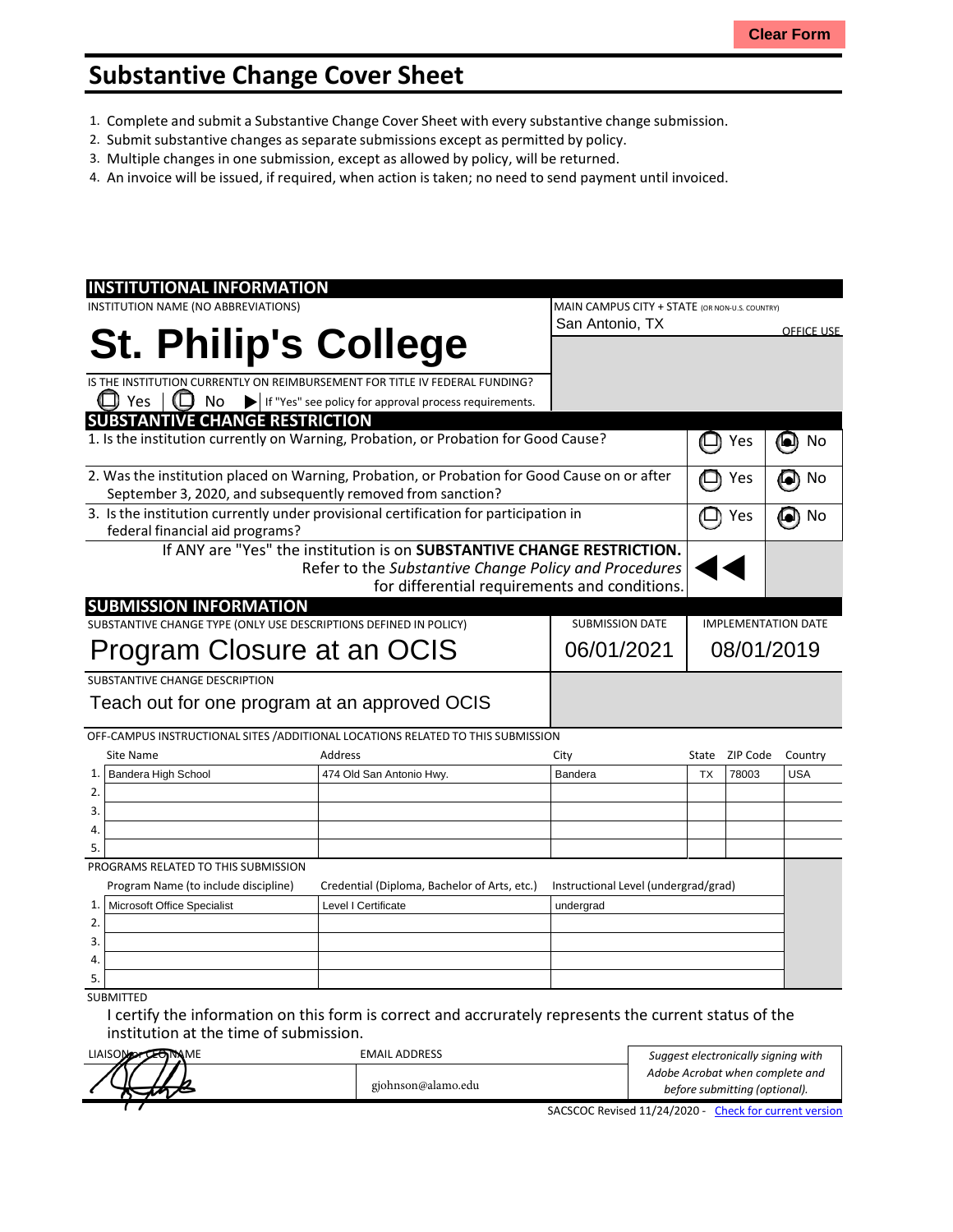

**Office of the President**

May 28, 2021

Dr. Belle Wheelan, President Southern Association of Colleges and Schools Commission on Colleges 1866 Southern Lane, Decatur, GA 30033

Dear Dr. Wheelan,

In keeping with the Southern Association of Colleges and Schools' Principles of Accreditation: Foundations for Quality Enhancement, St. Philip's College would like to notify you of a substantive change implemented fall 2019.

Following the spring 2019 semester, the instructor teaching dual credit Microsoft Office Specialist (MOS) Level 1 Certificate program courses at Bandera High School resigned from this position; (Off-campus Instructional Site notification dated July 26, 2016, SACSCOC acceptance dated September 29, 2016). Although the high school actively sought a replacement instructor, no qualified candidate was found, precipitating the program's closure at the site. Dual credit Welding courses continue to be offered through the ongoing partnership between St. Philip's College and Bandera High School.

St. Philip's College has attached a teach out plan for consideration and approval.

Please let me know if you have any additional questions or concerns regarding this matter.

Sincerely,

Randall Dawson

Randall Dawson Acting President

CC: George Johnson, Institutional Accreditation Liaison, St. Philip's College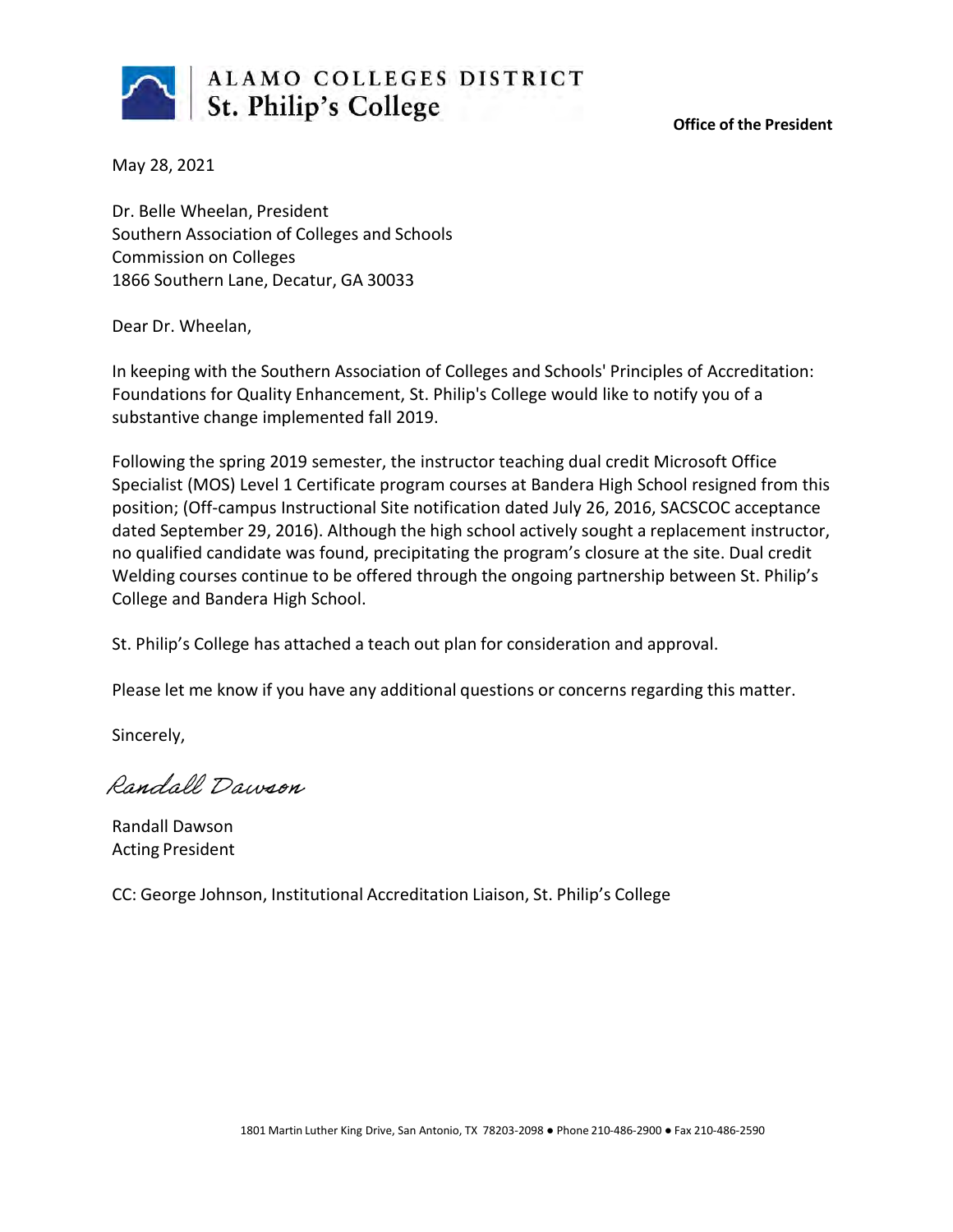## **Teach-out Plan**

Bandera High School – Microsoft Office Specialist (MOS) Level 1 Certificate

A teach-out plan is a written plan developed by an institution that provides for the equitable treatment of students if an institution, or an institutional location that provides fifty percent or more of at least one program, ceases to operate before all students have completed their program of study, and may include, if required by the institution's accrediting agency, a teachout agreement between institutions. Teach-out plans must be approved by SACSCOC in advance of implementation.

To be approved, a teach-out plan must include the following information:

1. Date of closure (date when new students will no longer be admitted) No students enrolled in the high school Microsoft Office Specialist (MOS) Level 1 Certificate program in fall 2019. In spring 2019, Bandera had the last students enrolled this program. That summer, the instructor found alternate employment. Since that time, the high school has not found a replacement instructor and have not been able to offer classes for this program. The high school does have an active Welding program that will stay open and currently has students.

2. An explanation of how affected parties (students, faculty, staff) will be informed of the impending closure.

Parents/students were informed it was no longer an option when the college credit courses were removed from high school course selection sheets. Students have other opportunities for dual credit courses with another college and in the active Welding program in partnership with St. Philip's College.

3. An explanation of how all affected students will be helped to complete their programs of study with minimal disruption.

The students continue taking the high school level courses offered at the high school, as well as alternate dual credit courses.

4. An indication as to whether the teach-out plan will incur additional charges/expenses to the students and, if so, how the students will be notified. No cost to Dual Credit students.

5. Copies of signed teach-out agreements with other institutions, if any. There is not a signed teach-out agreement for the courses with Bandera High School. Not applicable.

6. How faculty and staff will be redeployed or helped to find new employment.